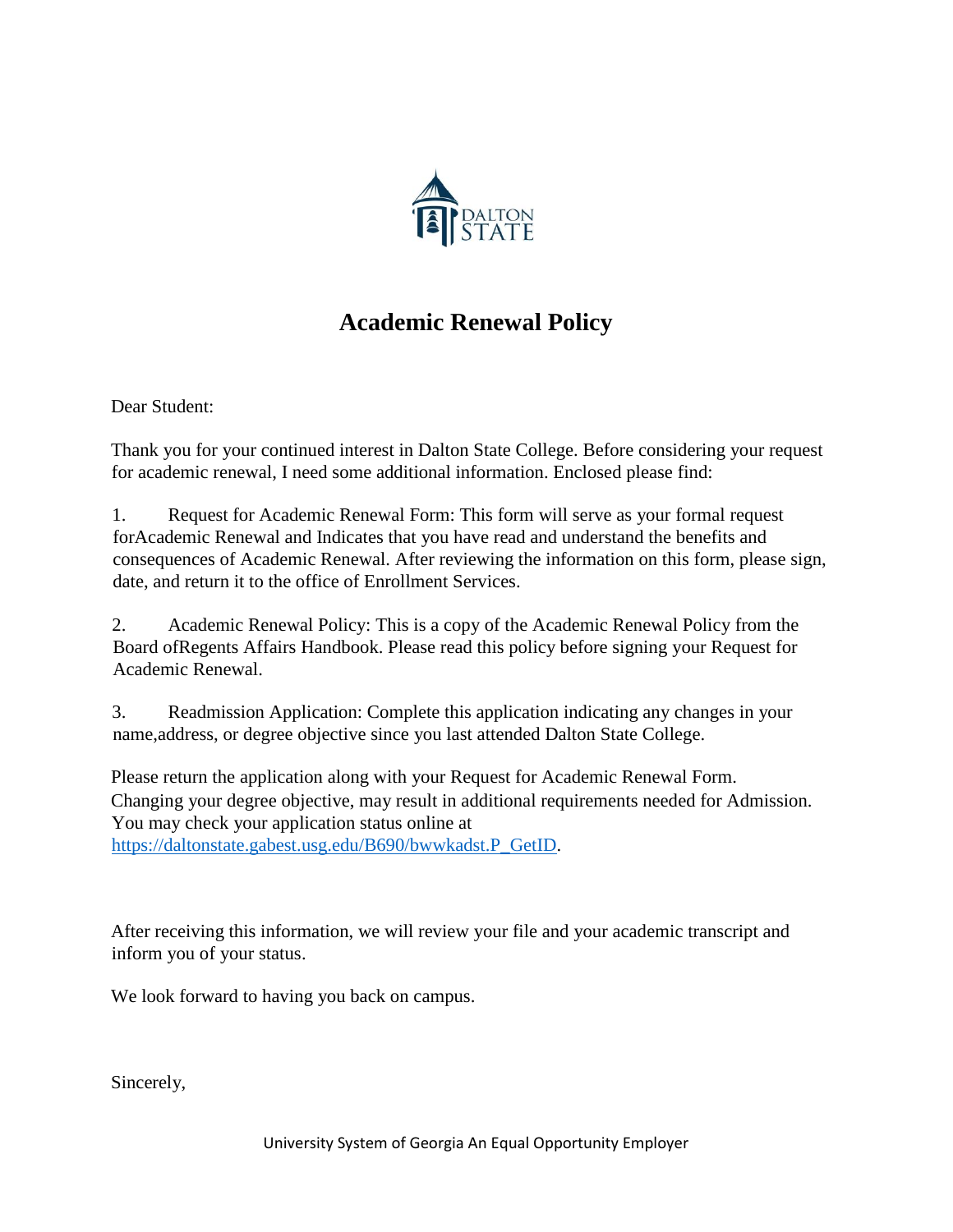

**Rob Wingfield** 

Rob Wingfield Registrar

# **2.5.1 Academic Renewal**

*Last reviewed: January 2010*

### **SOURCES:**

[BoR POLICY 3.5.1, ACADEMIC RENEWAL](http://www.usg.edu/policymanual/section3/policy/3.5_grading_system/#p3.5.1_grade_point_average) EFFECTIVE DATE: JUNE 1995, UPDATED 5/24/2000 Revised 10/2014

### **Definition of Terms for the Purpose of These Procedures**

**Suspension**: A temporary separation from an institution. A suspension may be for (a) a specified period of time or (b) indefinite. Upon expiration of the specified period of suspension, the student is eligible to re-enroll. A student under indefinite suspension must petition for reinstatement to the president of the institution.

**Dismissal**: A permanent separation of the student from the institution. A student who is dismissed is not eligible to return to the institution.

**Procedures** The following procedures should be applied for students seeking Academic Renewal:

- 1. Applying for Academic Renewal Status
	- 1. Students are encouraged to apply for Academic Renewal status at the time of reenrollment or enrollment as a transfer student at a USG institution. Students who do not request Academic Renewal status at that time must do so within an established period of time determined by the institution not to be less than one calendar year after enrollment.
	- 2. Each USG institution shall establish specific evaluative criteria and procedures for application evaluation, approval, denial and re-application for Academic Renewal.
	- 3. Each institution will establish a process to determine if a student is ready to return.
	- 4. Institutions can determine if Academic Renewal status can be requested as part of the readmission process or after enrollment.
	- 5. A student can be granted Academic Renewal Status only one time.
- 2. All previously attempted coursework continues to be recorded on the student's official transcript.
	- 1. A Renewal GPA is begun when the student resumes taking coursework following approval for Academic Renewal.

University System of Georgia An Equal Opportunity Employer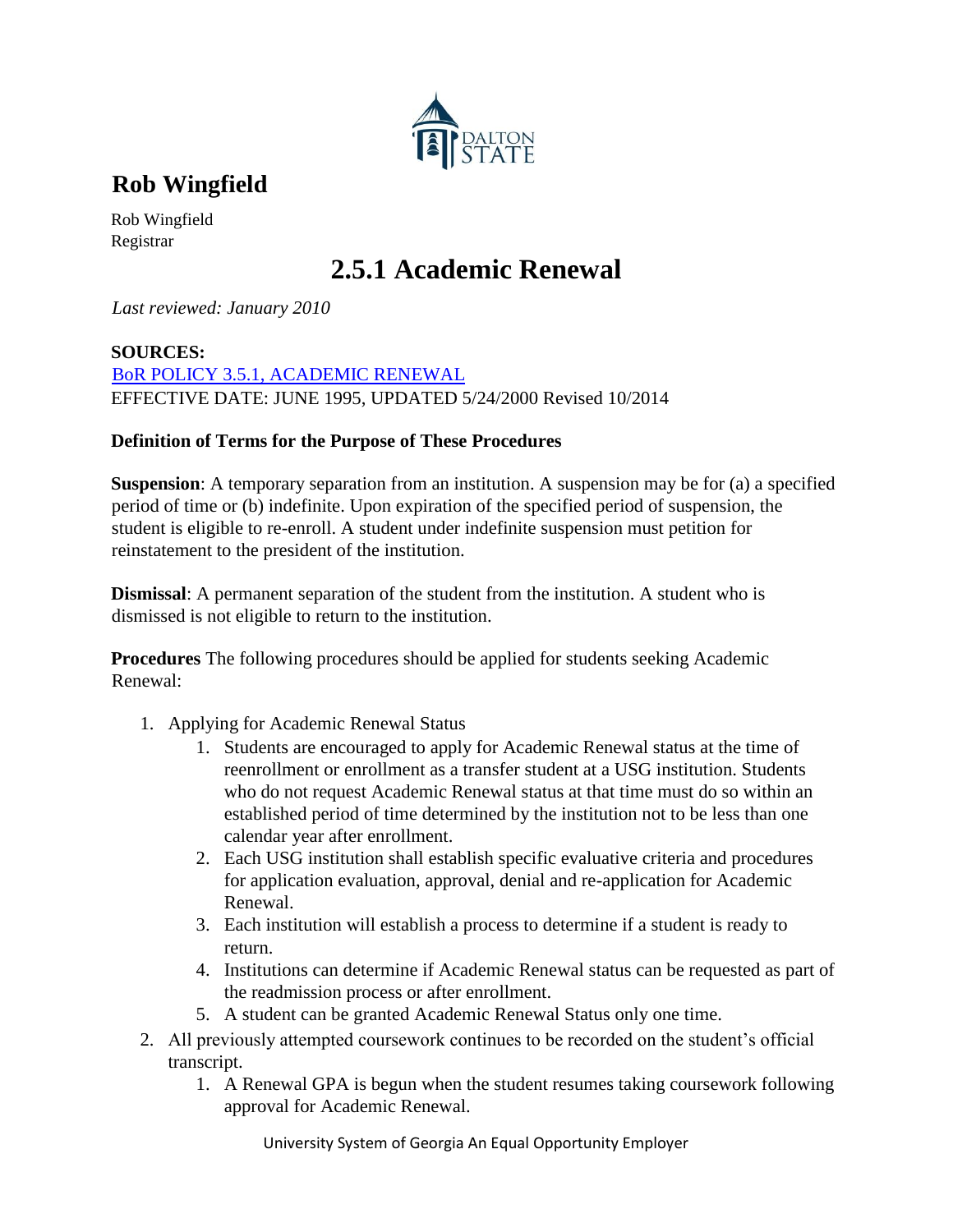

- 2. The Academic Renewal GPA will be used for determining academic standing and eligibility for graduation.
	- 1. To earn a degree from the institution granting Academic Renewal, a student must meet the institution's residency requirements (the number of credit hours that must be earned at the degree awarding institution) after acquiring Academic Renewal status
	- 2. Institutions will determine the eligibility for honors at graduation for those students granted Academic Renewal status based on their institution policies regarding honor graduation.
- 3. Academic credit for previously completed coursework, including transfer coursework, will be retained only for courses in which a grade of A, B or C has been earned.
	- 1. Retained grades are not calculated in a Renewal GPA. Such credit is considered in the same context as transfer credit, credit by examination, and courses with grades of "S."
	- 2. Courses with grades of D or F must be repeated at the Academic Renewal institution if they are required in the student's degree program.
	- 3. Applicability of retained credit to degree requirements will be determined by the degree requirements in effect at the time Academic Renewal status is conferred on the student. Specific institutional program regulations must also be met.
	- 4. Institutions shall accept transient credits of students with Academic Renewal status per their policies regarding the acceptance of such credit.
- 3. Undergraduate students who are transferring to a USG institution or are returning to aUSG institution after a period of absence may be eligible for Academic Renewal.
	- 1. Readmitted Students
		- 1. USG undergraduate students who return to their home institution may be eligible for Academic Renewal for coursework taken prior to the period of absence.
			- 1. Students must be absent from the USG institution for a minimum period of time to be determined by the institution but that is no less than three (3) years and no longer than five (5) years.
			- 2. Transfer credit for any coursework taken during the period of absence should be granted according to the institution's policies regarding transfer credits.
	- 2. Transfer Students
		- 1. Students who leave a regionally-accredited institution of higher education and transfer to a USG institution may be eligible for Academic Renewal for coursework taken prior to a period of time equal to the period of absence required for Academic Renewal eligibility for readmitted students (which is no less than three (3) years and no longer than five (5) years).
			- 1. Only coursework completed prior to the eligibility window can be considered for Academic Renewal

University System of Georgia An Equal Opportunity Employer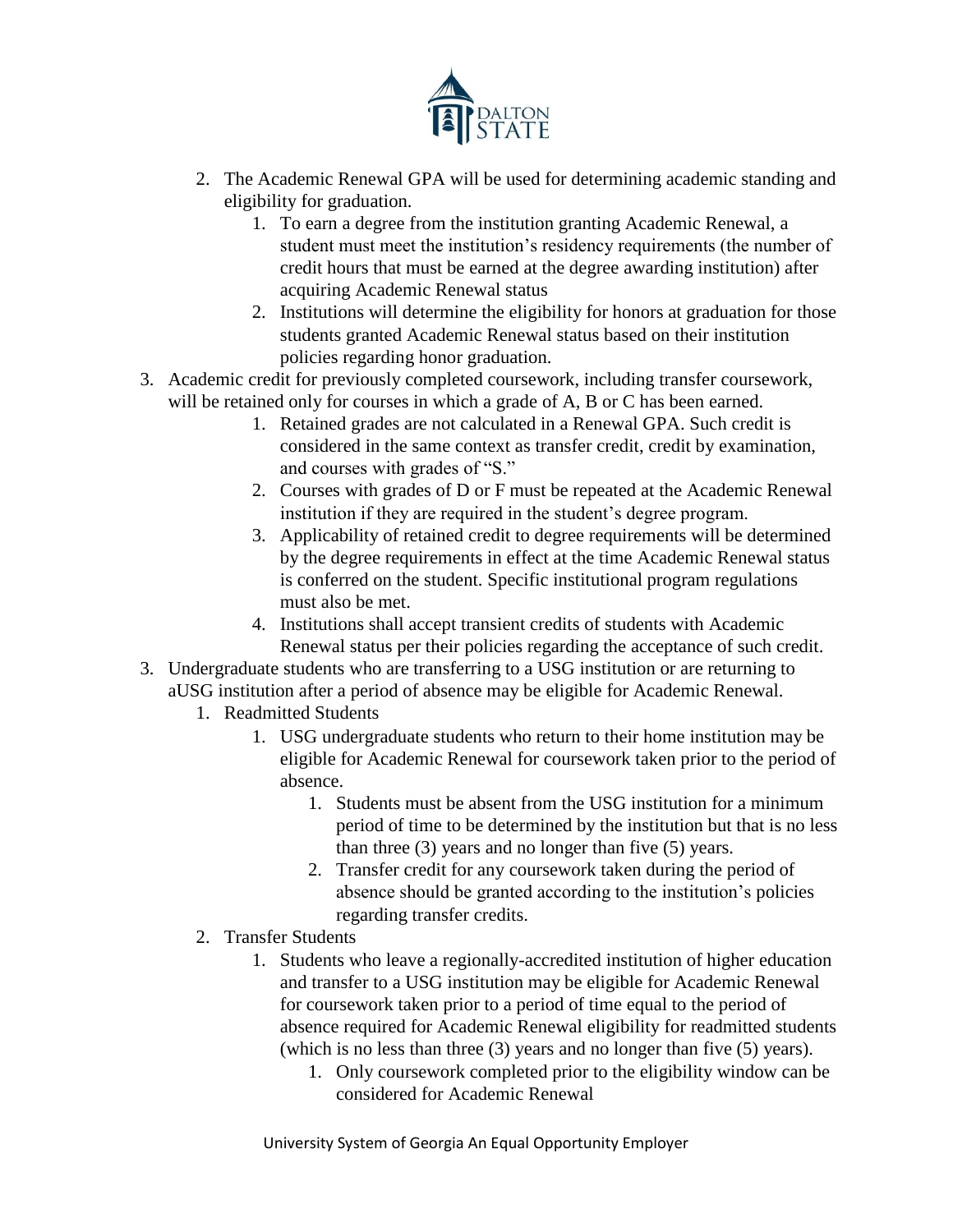

- 2. The period of eligibility is calculated from the date of enrollment at the USG institution.
- 3. Courses taken more recently than the period of eligibility are ineligible for consideration for Academic Renewal. However, transfer credit can be granted for coursework taken during this period according to the institution's policies regarding transfer credits.
- 4. Any scholastic suspensions that occurred in the past shall remain recorded on thestudent's permanent record. If a suspension (either first or second) is on the record and the student encounters subsequent academic difficulty after having been granted Academic Renewal, the next suspension subjects the student to dismissal.
- 5. The Renewal GPA begins with the semester following re-enrollment.
- 6. Re-entry into any program is not automatic.
- 7. The granting of Academic Renewal does not supersede financial aid policies regardingSatisfactory Academic Progress.
- 8. The granting of Academic Renewal does not supersede the admissions requirements ofcertain programs, e.g., teacher education and nursing, which require a specific minimum grade point average based upon all coursework.
- 9. Academic Renewal status granted by one USG institution shall be honored at all otherUSG institutions.

### **Dalton State College Request for Academic Renewal**

Academic Renewal allows University System of Georgia degree-seeking students who have experienced academic difficulty to make a fresh start and have one final opportunity to earn a degree. To apply for Academic Renewal, please read and follow the instructions provided. How

### **To Apply For Academic Renewal:**

1. Read the Academic Renewal Policy that accompanies this form.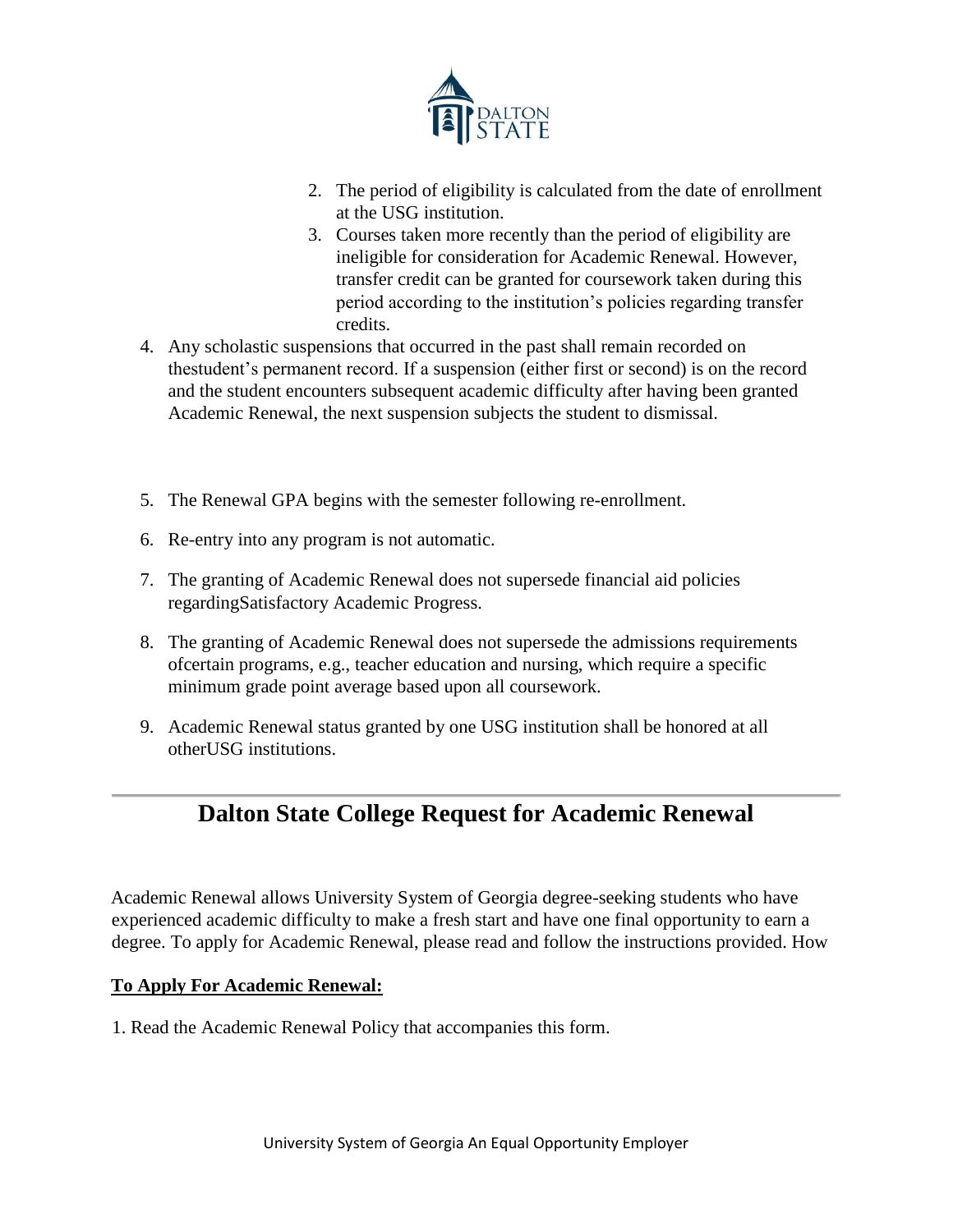

- 2. Read the following information labeled "What You Need to Know About AcademicRenewal."
- 3. Sign and date this form indicating that you have read and understand the policy and how itwill impact you.
- 4. Return this form along with a completed "Readmission Application" (if you have not alreadyturned one in) to the Office of Enrollment Services. If mailing, send to: Enrollment Services, Dalton State College, 660 College Drive, Dalton, GA 30720.
- 5. After reviewing your Academic Renewal request and Academic Transcript, we will adviseyou of your status.

### **What You Need To Know About Academic Renewal:**

1. You must have been out of school for at least three (3) years to be eligible for Academic Renewal.

2. You may be granted Academic Renewal one time only. Note: Academic Renewalshould only be considered if you plan to earn your degree at Dalton State College. If you intend to earn your degree at another school, you may not want to use your one and only renewal at Dalton State, as the school to which you plan to transfer will have the option to accept or deny grades earned under Academic Renewal when determining your admission status.

3. Your new "Academic Renewal GPA" will be calculated using only those courses taken since you returned to school. Institutional Credit will be granted for those courses taken prior to Academic Renewal in which an A, B or C grade has been earned. (You will receive credit for having taken these classes, but the hours earned will not be included in your new GPA).

4. All previous course work will still appear on your academic transcript andAcademic Renewal will be noted for the term it was granted.

5. The granting of Academic Renewal does not supersede financial aid policies regardingSatisfactory Academic Progress.